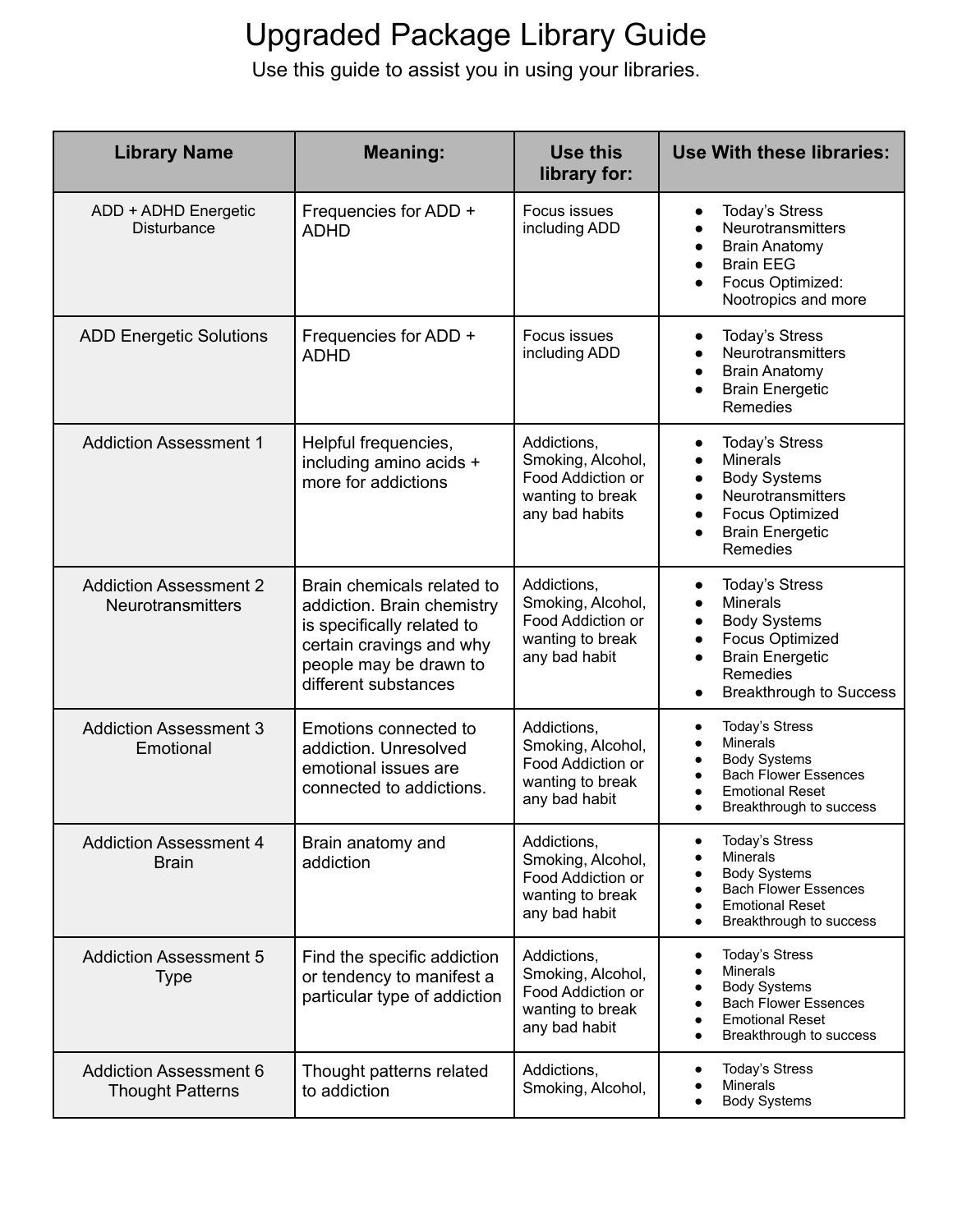|                                                      |                                                                        | Food Addiction or<br>wanting to break<br>any bad habit                                                                       | <b>Bach Flower Essences</b><br>$\bullet$<br>Flower Essence on<br>$\bullet$<br><b>Meridian Point</b><br><b>Emotional Reset</b><br>$\bullet$<br>Breakthrough to success<br>$\bullet$                                                |
|------------------------------------------------------|------------------------------------------------------------------------|------------------------------------------------------------------------------------------------------------------------------|-----------------------------------------------------------------------------------------------------------------------------------------------------------------------------------------------------------------------------------|
| <b>Addiction Assessment 7</b><br><b>Brain Health</b> | Brain health and addiction                                             | Addictions,<br>Smoking, Alcohol,<br>Food Addiction or<br>wanting to break<br>any bad habit                                   | <b>Today's Stress</b><br><b>Minerals</b><br>$\bullet$<br><b>Bach Flower Essences</b><br>$\bullet$<br><b>Brain Energetic Remedies</b><br>٠<br><b>Brain Energetic Lifestyle</b><br>Solutions<br>Flower Essence on<br>Meridian Point |
| <b>Addiction Solutions Nutrition</b>                 | <b>Nutritional Solutions for</b><br>addiction                          | Addictions,<br>Smoking, Alcohol,<br>Food Addiction or<br>wanting to break<br>any bad habit                                   | <b>Today's Stress</b><br>$\bullet$<br>Minerals<br><b>Bach Flower Essences</b><br><b>Courageous Transitions</b>                                                                                                                    |
| <b>Adrenal Disturbance</b><br>Assessment             | Find the root cause of your<br>adrenal issues                          | Chronic fatigue,<br>low immune<br>system, very<br>stressed out, want<br>more energy                                          | Vitamins<br>$\bullet$<br>Sensitivities<br>$\bullet$<br>Minerals<br>$\bullet$<br><b>Body Systems</b><br>EMF Assessment +<br>Solutions<br><b>Energy Flow Activation</b><br>٠                                                        |
| <b>Adrenal Energetic Solutions</b>                   | <b>Natural Solutions to</b><br>adrenal problems                        | Chronic fatigue,<br>recovering from<br>long term illness,<br>low immune<br>system, very<br>stressed out, want<br>more energy | <b>Body Systems</b><br>٠<br>Glands<br>Enzymes<br>$\bullet$<br>Vitamins<br>Energy Low - Root Cause<br>Vitamins Food as Medicine<br>Daily Energy Optimizer<br>$\bullet$                                                             |
| <b>Adrenal Lifestyle Solutions</b>                   | Lifestyle solutions/, fitness,<br>and nutrition for adrenal<br>fatigue | Chronic fatigue,<br>low immune<br>system, very<br>stressed out, want<br>more energy                                          | Vitamins<br>Sensitivities<br><b>Minerals</b><br>Vitamins Food as Medicine<br><b>Chronic Fatigue</b><br>$\bullet$<br>Assessment<br><b>Energy Flow Activation</b><br>٠                                                              |
| <b>Adrenal Stress Index</b>                          | Discover how serious your<br>adrenal fatigue is.                       | Chronic fatigue,<br>low immune<br>system, very<br>stressed out, want<br>more energy                                          | Stress Release + Deep<br>$\bullet$<br>Relaxation<br><b>Stress Solutions</b><br>Chronic Fatigue<br>Assessment<br>Energy Low - Root Cause<br>$\bullet$                                                                              |
| <b>Adrenal Anatomy</b>                               | Find blocks/issues with the<br>adrenal glands themselves               | Chronic fatigue,<br>low immune<br>system, very<br>stressed out, want<br>more energy                                          | <b>Body Systems</b><br>$\bullet$<br>Today's Stress<br>Minerals<br>Sensitivities<br>Stress Release + Deep<br>Relaxation<br>Energy Low - Root Cause                                                                                 |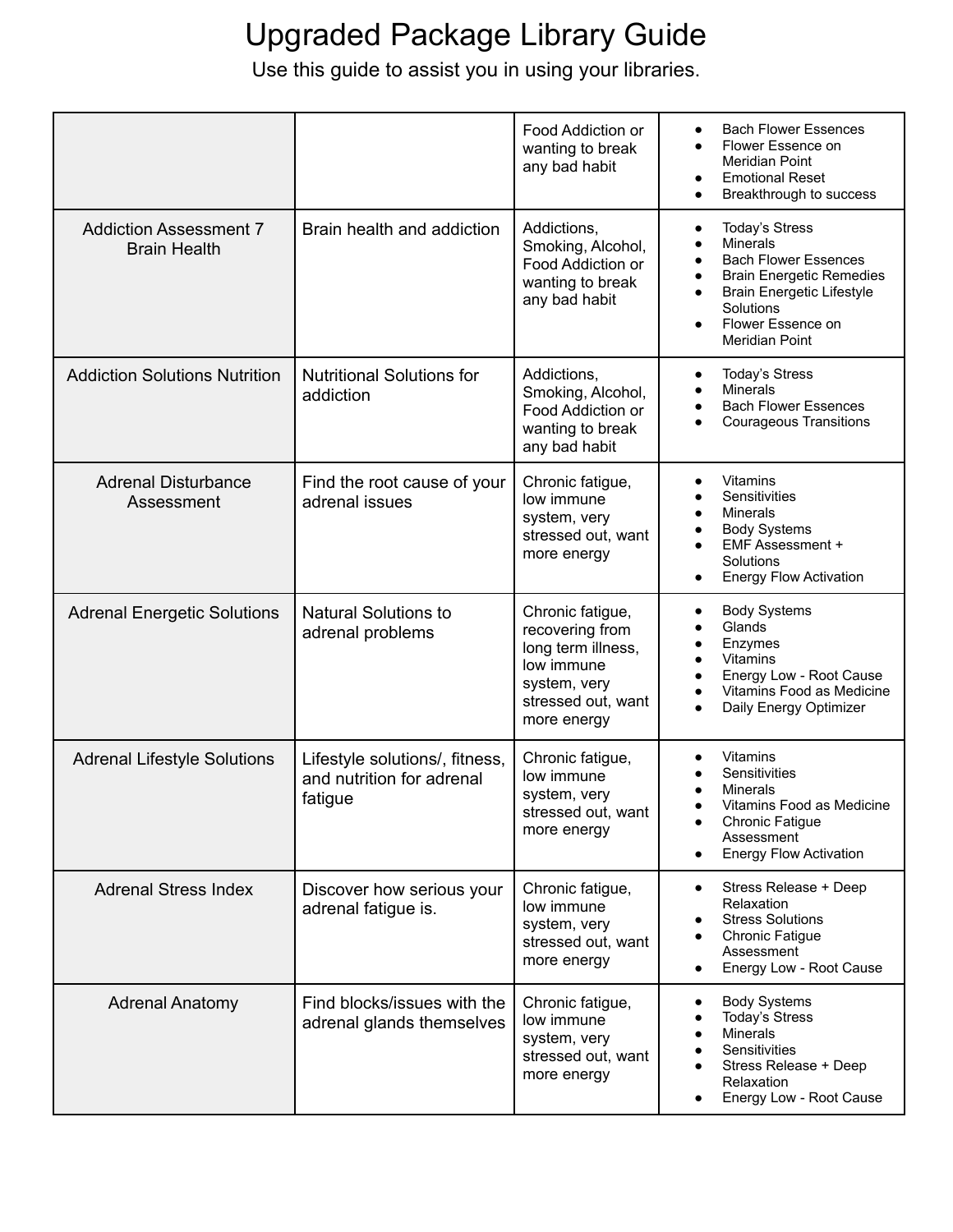| Alzheimer's Disturbance<br>Assessment   | Alzheimer's harmonizing<br>frequencies                 | Create cognitive<br>wellness. Work on<br>anyone with<br>Alzheimer's or<br>Dementia                                                  | <b>Today's Stress</b><br>$\bullet$<br>Amino Acids<br><b>Minerals</b><br>$\bullet$<br>Neurotransmitters<br>$\bullet$<br><b>Brain EEG</b><br>$\bullet$<br>Emotional<br>$\bullet$                                                                                              |
|-----------------------------------------|--------------------------------------------------------|-------------------------------------------------------------------------------------------------------------------------------------|-----------------------------------------------------------------------------------------------------------------------------------------------------------------------------------------------------------------------------------------------------------------------------|
| Alzheimer's Energetic<br>Solutions      | Alzheimer's harmonizing<br>frequencies                 | Create cognitive<br>wellness. Work on<br>anyone with<br>Alzheimer's or<br>Dementia                                                  | <b>Brain EEG</b><br>$\bullet$<br>Emotional<br>٠<br><b>Brain Anatomy</b><br>$\bullet$<br>Emotional<br>$\bullet$<br>Hormones<br>$\bullet$                                                                                                                                     |
| <b>Autism Disturbance</b><br>Assessment | Causes of autism taken<br>into account in this library | Autism, Non<br>Verbal Children,<br>Asperger's,<br>Spectrum                                                                          | <b>Brain EEG</b><br>$\bullet$<br>Emotional<br>$\bullet$<br><b>Brain Anatomy</b><br>$\bullet$<br>Heavy Metal Detox<br>$\bullet$<br><b>Detoxification Frequencies</b><br>$\bullet$<br>(all the systems)<br>Food Allergies Pack<br>$\bullet$<br>Children's Series<br>$\bullet$ |
| <b>Autism Energetic Solutions</b>       | Frequencies of natural<br>remedies used for Autism     | Autism, Non<br>Verbal Children,<br>Asperger's,<br>Spectrum                                                                          | <b>Brain EEG</b><br>$\bullet$<br>Emotional<br>$\bullet$<br><b>Brain Anatomy</b><br>٠<br>Heavy Metal Detox<br>$\bullet$<br><b>Detoxification Frequencies</b><br>$\bullet$<br>(all the systems)<br>Children's Series<br>Food Allergy Pack<br>$\bullet$                        |
| Bone Anatomy Arm Hand                   | Bones that are in the<br>shoulder, arm and hand        | Pain, Injuries,<br>Healing, Bone<br>Strength. Use for<br>hand injury, carpal<br>tunnel syndrome,<br>break in the<br>bones, fracture | <b>Body Systems</b><br>٠<br>Vitamins<br><b>Bone Health Assessment</b><br>$\bullet$<br><b>Bone Health Solutions</b><br>$\bullet$<br>Minerals 2 Supplementation<br>$\bullet$<br>Minerals 3 Food As<br>$\bullet$<br>Medicine<br>Injury - Solutions<br>$\bullet$                |
| <b>Bone Anatomy Chest</b>               | Bones located in the chest                             | Pain, Injuries,<br>Healing, Bone<br>Strength, cracked<br>rib                                                                        | <b>Body Systems</b><br>$\bullet$<br>Vitamins<br><b>Bone Health Assessment</b><br>$\bullet$<br><b>Bone Health Solutions</b><br>Minerals 2 Supplementation<br>$\bullet$<br>Minerals 3 Food As<br>$\bullet$<br>Medicine<br>Injury - Solutions<br>$\bullet$                     |
| <b>Bone Anatomy Foot</b>                | Bones in the foot                                      | Foot Sprain or<br>Strain, Fracture,<br>Broken bones,<br>Pain, Injuries,<br>Healing, Bone<br>Strength                                | <b>Body Systems</b><br>$\bullet$<br><b>Vitamins</b><br>$\bullet$<br><b>Bone Health Assessment</b><br>$\bullet$<br><b>Bone Health Solutions</b><br>Minerals 2 Supplementation<br>$\bullet$<br>Minerals 3 Food As<br>$\bullet$<br>Medicine<br>Injury - Solutions<br>$\bullet$ |
| <b>Bone Anatomy Head</b>                | Bones located in the skull                             | Pain, Injuries,                                                                                                                     | <b>Body Systems</b><br>Vitamins                                                                                                                                                                                                                                             |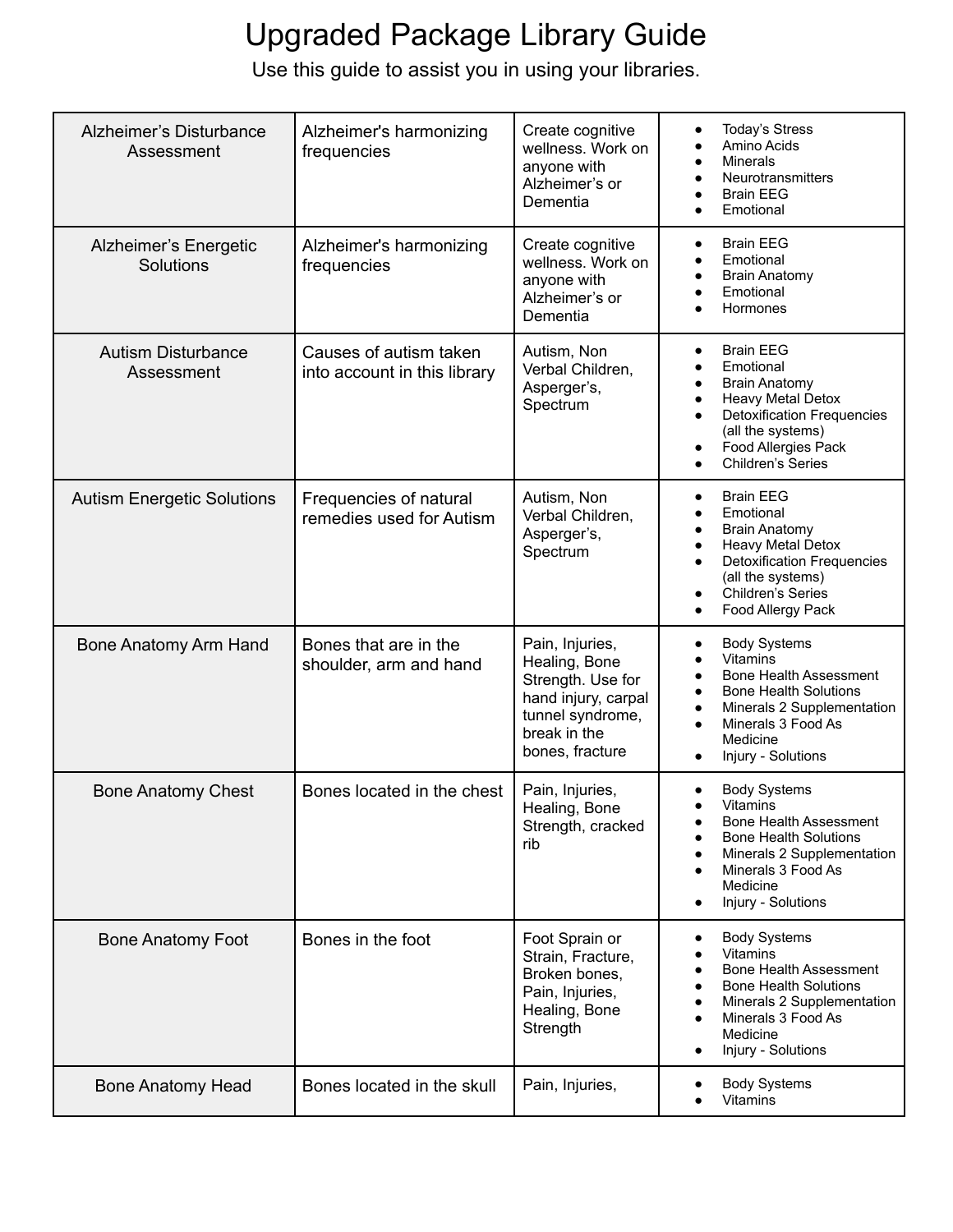|                                          |                                      | Healing, Bone<br>Strength                                                                                                  | Bone Health Assessment<br>$\bullet$<br><b>Bone Health Solutions</b><br>$\bullet$<br>Minerals 2 Supplementation<br>$\bullet$<br>Minerals 3 Food As<br>$\bullet$<br>Medicine<br><b>Traumatic Brain Injury</b><br>$\bullet$<br>Assessment<br>Traumatic Brain Injury<br>$\bullet$<br>Solutions |
|------------------------------------------|--------------------------------------|----------------------------------------------------------------------------------------------------------------------------|--------------------------------------------------------------------------------------------------------------------------------------------------------------------------------------------------------------------------------------------------------------------------------------------|
| <b>Bone Anatomy Leg</b>                  | Bones of the leg                     | Pain, Injuries,<br>Healing, Bone<br>Strength, Broken<br>leg, fracture,<br>hairline fracture                                | <b>Bone Health Assessment</b><br>$\bullet$<br><b>Bone Health Solutions</b><br>$\bullet$<br>Minerals 2 Supplementation<br>$\bullet$<br>Minerals 3 Food As<br>$\bullet$<br>Medicine                                                                                                          |
| <b>Bone Anatomy Shoulder</b>             | Bones that are in the<br>shoulder    | Pain, Injuries,<br>Healing, Bone<br>Strength, Frozen<br>shoulder, working<br>on bone density,<br>torn ligament             | <b>Bone Health Assessment</b><br><b>Bone Health Solutions</b><br>Minerals 2 Supplementation<br>$\bullet$<br>Minerals 3 Food As<br>$\bullet$<br>Medicine                                                                                                                                    |
| <b>Bone Anatomy Spine</b>                | Bones of the spine                   | Pain, Injuries,<br>Healing, Bone<br>Strength                                                                               | <b>Body Systems</b><br>$\bullet$<br><b>Essential Oils</b><br><b>Spinal Energy</b><br>$\bullet$<br>Amino Acids<br>Minerals<br>$\bullet$                                                                                                                                                     |
| <b>Bone Density Health</b><br>Assessment | Root cause of bone issues            | Pain, Injuries,<br>Healing, Bone<br>Strength                                                                               | Vitamins<br>$\bullet$<br><b>Minerals</b><br>$\bullet$<br>Amino Acids<br>$\bullet$<br>Hormones<br>$\bullet$<br>Minerals 2 Supplementation<br>$\bullet$<br>Minerals 3 Food As<br>$\bullet$<br>Medicine<br><b>Endocrine Regeneration</b><br>$\bullet$                                         |
| <b>Bone Density Health</b><br>Solutions  | Natural solutions for bone<br>health | Pain, Injuries,<br>Healing, Bone<br>Strength                                                                               | Vitamins<br><b>Minerals</b><br>Amino Acids<br>Hormones<br>$\bullet$<br>Minerals 2 Supplementation<br>Minerals 3 Food As<br>$\bullet$<br>Medicine<br><b>Endocrine Regeneration</b><br>$\bullet$                                                                                             |
| <b>Brain Assessment</b>                  | Brain energetic<br>imbalances        | Memory, Focus,<br>Concentration,<br>Learning, ADD,<br>Dyslexia,<br>Alzheimer's,<br>Dementia,<br>Optimize Brain<br>Wellness | <b>Body Systems</b><br>٠<br>Amino Acids<br><b>Brain Anatomy</b><br>Emotional<br><b>Brain Balancing</b><br>Brain Optimized and<br><b>Cognitive Enhancement</b><br>Program                                                                                                                   |
| <b>Brain Balancing</b>                   | Balance left and right brain         | Memory, Focus,<br>Concentration,                                                                                           | <b>Neurotransmitters</b><br>$\bullet$<br><b>Brain EEG</b><br>٠                                                                                                                                                                                                                             |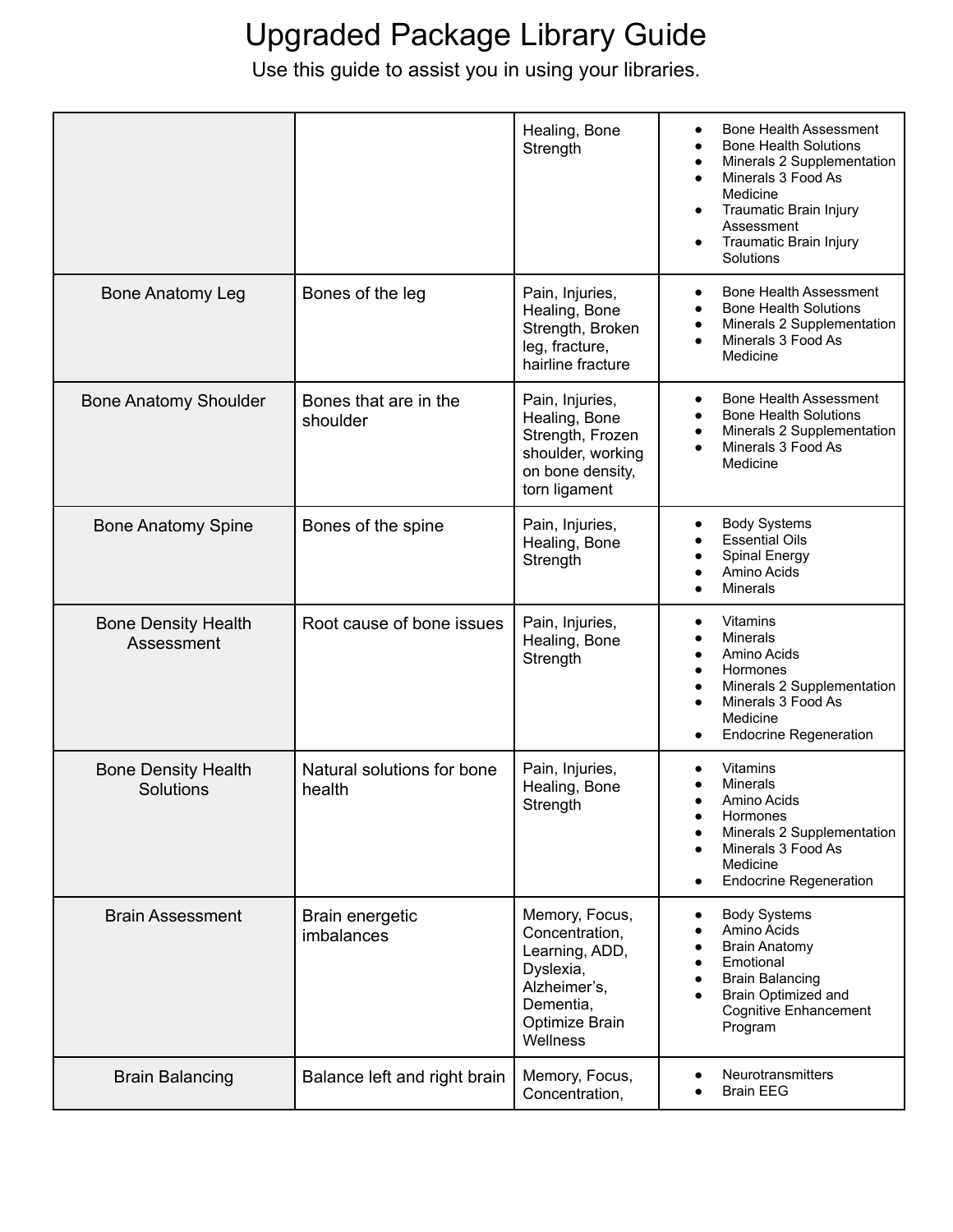|                                                      |                                                                                                                                                                                                              | Learning, ADD,<br>Dyslexia,<br>Alzheimer's,<br>Dementia,<br>Optimize Brain<br>Wellness                                                                                   | <b>Bach Flower Essences</b><br>$\bullet$<br>Hormones<br>Today's Stress<br><b>Electrical Sensitivities</b><br>Brain Clearing: Glymphatic<br>System Tune-Up and Tonify<br>Program                                                          |
|------------------------------------------------------|--------------------------------------------------------------------------------------------------------------------------------------------------------------------------------------------------------------|--------------------------------------------------------------------------------------------------------------------------------------------------------------------------|------------------------------------------------------------------------------------------------------------------------------------------------------------------------------------------------------------------------------------------|
| <b>Brain Hemispheres</b>                             | Bridge the left and right<br>brain                                                                                                                                                                           | Want to have<br>more focus,<br>mental clarity,<br>clear past<br>traumas, have<br>better focus, right<br>and left brain<br>communication                                  | <b>Brain Anatomy</b><br>٠<br>Emotional<br><b>Body Systems</b><br><b>Brain Balancing</b><br>Dementia Disturbance<br>Solutions<br>Focus Optimized:<br>Nootropics and more                                                                  |
| <b>Brain Waves</b>                                   | Alpha, beta, gamma<br>waves and more                                                                                                                                                                         | Want to be more<br>calm, sleep better<br>and/or have better<br>focus                                                                                                     | <b>Brain EEG</b><br>$\bullet$<br>Neurotransmitters<br><b>Brain Anatomy</b>                                                                                                                                                               |
| <b>Cortisol Rhythm</b>                               | Is your cortisol rhythm in<br>balance?                                                                                                                                                                       | Insomnia or sleep<br>issues, Chronic<br>fatigue, low<br>immune system,<br>very stressed out,<br>want more energy                                                         | Vitamins<br>٠<br>Sensitivities<br>Minerals<br><b>Body Systems</b><br><b>Energy Flow Activation</b>                                                                                                                                       |
| <b>Cranial Nerves</b>                                | Each cranial nerve is<br>connected to functions of<br>the body such as moving<br>the eyes, moving the<br>tongue or the Vagus nerve<br>which is connected to<br>organs such as small<br>intestine and bladder | Vision issues,<br>Balance issues,<br>Movement issues,<br>Healing issues.<br>These are all<br>connected to<br>functions<br>innervated by<br>some of the<br>cranial nerves | <b>Today's Stress</b><br>$\bullet$<br><b>Body Systems</b><br>Neurotransmitters<br><b>Brain Anatomy</b><br>$\bullet$<br><b>Adrenal Solutions</b><br>$\bullet$<br>Peace and Calming<br><b>Vision Panels</b><br>$\bullet$<br>Hearing panels |
| Digestive Disturbance 1<br>Digestive Organs          | Digestive organs                                                                                                                                                                                             | Bloating,<br>indigestion, and<br>food sensitivities.                                                                                                                     | <b>Body Systems</b><br>٠<br><b>Vitamins</b><br>Organs<br>Sensitivities<br>Digestion                                                                                                                                                      |
| Digestive Disturbance 2<br><b>General Assessment</b> | Root cause of digestive<br><b>issues</b>                                                                                                                                                                     | Bloating,<br>indigestion, and<br>food sensitivities.                                                                                                                     | <b>Body Systems</b><br>٠<br>Vitamins<br>Organs<br>Sensitivities<br><b>Chemical Sensitivities</b>                                                                                                                                         |
| Digestive Disturbance 3<br>Solutions                 | Natural remedies that<br>support digestive wellness                                                                                                                                                          | Bloating,<br>indigestion, and<br>food sensitivities.                                                                                                                     | <b>Body Systems</b><br>Vitamins<br>Organs<br>Sensitivities<br><b>Chemical Sensitivities</b>                                                                                                                                              |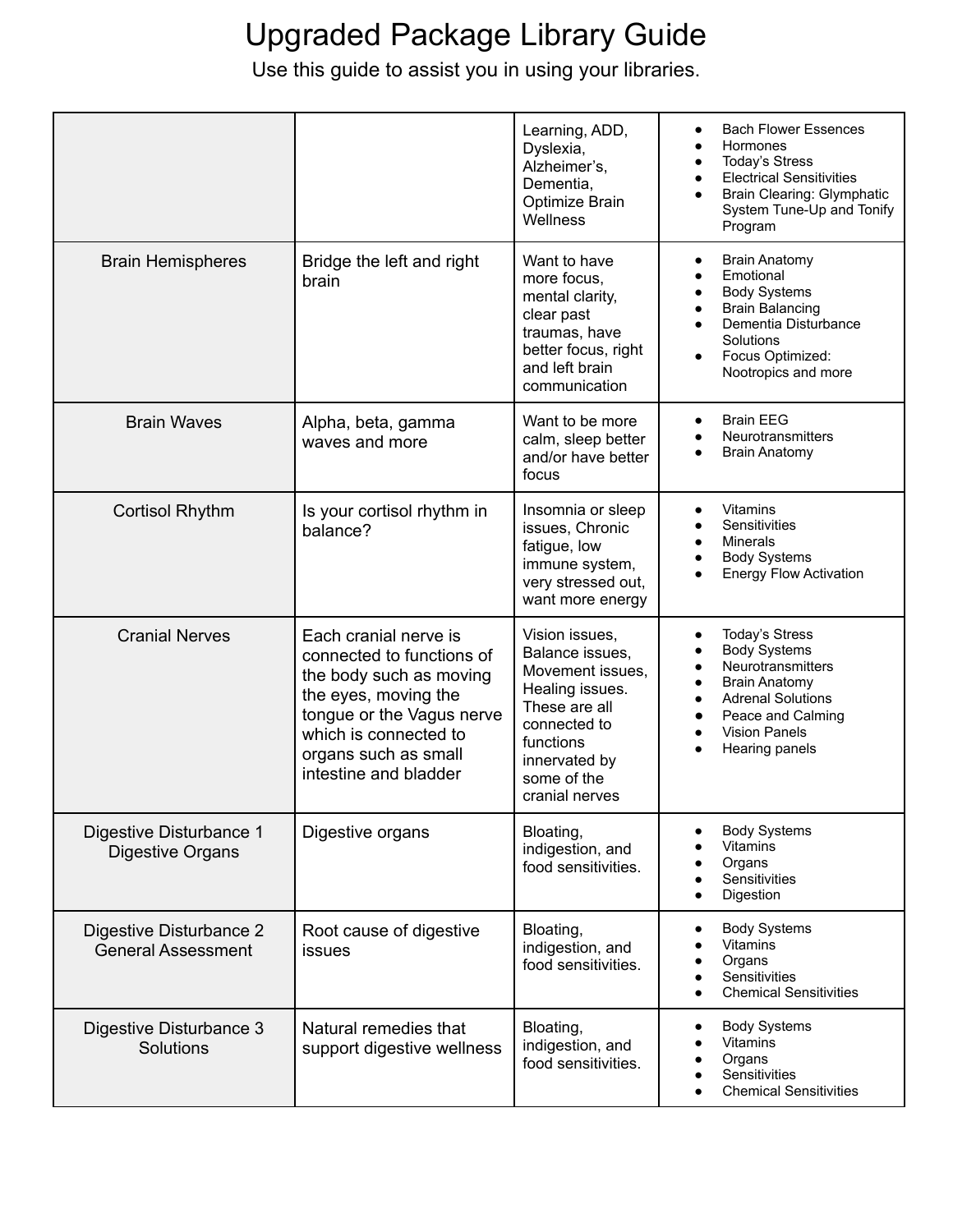| Digestive Disturbance 4                                                 | Which is the best food                                                                                               | Bloating,                                                                                      | Vitamins<br>$\bullet$<br>Sensitivities                                                                                      |
|-------------------------------------------------------------------------|----------------------------------------------------------------------------------------------------------------------|------------------------------------------------------------------------------------------------|-----------------------------------------------------------------------------------------------------------------------------|
| Food Plan                                                               | plan for digestive health                                                                                            | indigestion, and<br>food sensitivities.                                                        | Amino Acids<br>Digestion<br>Herbs<br>Minerals                                                                               |
| Digestive Disturbance 5<br><b>Practices</b>                             | Lifestyle that supports<br>digestive wellness                                                                        | Bloating,<br>indigestion, and<br>food sensitivities.                                           | <b>Body Systems</b><br>Spinal Energy<br><b>Today's Stress</b>                                                               |
| Digestive Disturbance 6<br><b>Gallbladder Assessment</b>                | What is the root cause of<br>the gallbladder issue                                                                   | Bloating,<br>indigestion, and<br>food sensitivities.                                           | Vitamins<br>$\bullet$<br>Sensitivities<br>Amino Acids<br>Digestion<br>Herbs<br>$\bullet$<br>Minerals<br>$\bullet$<br>Organs |
| Digestive Disturbance 7<br><b>Diverticulitis Assessment</b>             | What is the root cause of<br>the diverticulitis                                                                      | Bloating,<br>indigestion, and<br>food sensitivities.                                           | Vitamins<br>$\bullet$<br>Sensitivities<br>Amino Acids<br>Digestion<br>$\bullet$<br>Herbs<br>٠<br>Minerals<br>Organs         |
| <b>Food Allergy Testing Cortisol</b>                                    | Stress can contribute to<br>escalating food allergies.<br>What is the stress level<br>today? Work to harmonize<br>it | Indigestion,<br>Bloating, Difficulty<br>losing weight,<br>weakened<br>immune system.           | Sensitivities<br>$\bullet$<br>Vitamins<br>Organs<br>$\bullet$<br>Amino Acids<br>$\bullet$<br><b>Today's Stress</b>          |
| <b>Food Allergy Testing</b><br><b>Digestive Assessment</b>              | Digestive status as it<br>relates to healthy digestion<br>and healing food allergies                                 | Indigestion,<br>Bloating, Difficulty<br>losing weight,<br>weakened<br>immune system.           | Sensitivities<br>$\bullet$<br>Digestion<br>Minerals<br>$\bullet$<br>Herbs                                                   |
| <b>Food Allergy Testing</b><br>Nutritional                              | Nutritional status as it<br>relates to healthy digestion<br>and healing food allergies                               | Indigestion,<br><b>Bloating, Difficulty</b><br>losing weight,<br>weakened<br>immune system.    | <b>Vitamins</b><br>$\bullet$<br>Amino Acids<br><b>Herbs</b><br>Minerals<br>Digestion                                        |
| <b>Food Allergy Testing Panel</b><br><b>Ultimate</b>                    | Over 130 foods that can<br>be energetically tested.<br>Are the foods resonant for<br>you today?                      | Indigestion,<br>Bloating, Difficulty<br>losing weight,<br>weakened<br>immune system.           | Vitamins<br>$\bullet$<br>Amino Acids<br>Herbs<br>Minerals<br>Digestion<br>Sensitivities                                     |
| Healing Hidden Infections 1<br><b>Biofilm Disturbance</b><br>Assessment | Root cause of the infection<br>issue related to biofilms                                                             | Lyme, Chronic<br>viruses, Chronic<br>bacteria, fungus,<br>parasites, dental<br>issues, herpes, | <b>Body Systems</b><br>Glands<br>Organs<br>Spinal Energy<br>Infection Energetics<br>All Sensitivities Panels                |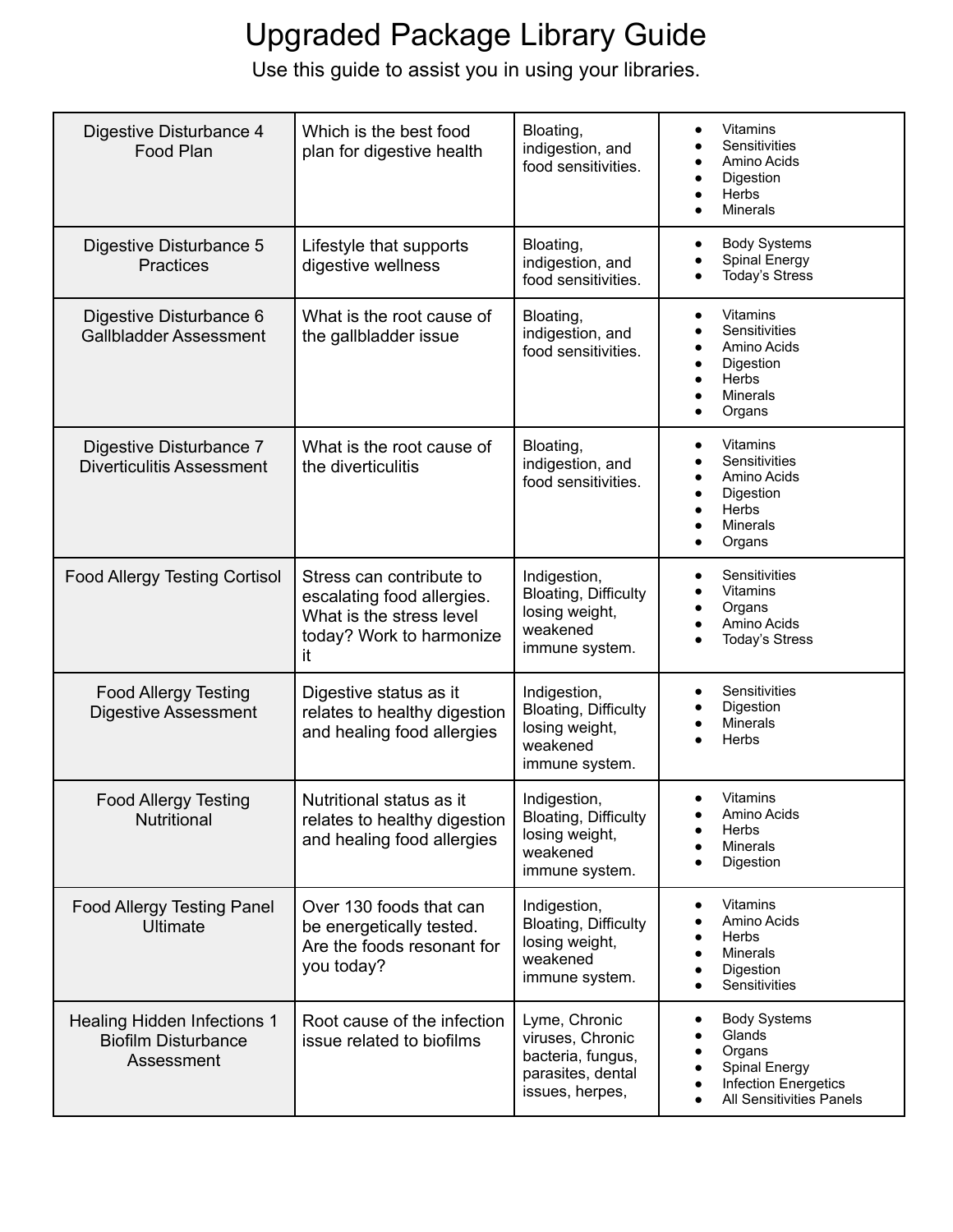|                                                                                              |                                                                          | Any chronic<br>illness issue                                                                                                   | Immune System Power<br>$\bullet$<br>Immune Resilience<br>$\bullet$<br>Infection Harmonizing Mini                                                                                                                                                                                                                    |
|----------------------------------------------------------------------------------------------|--------------------------------------------------------------------------|--------------------------------------------------------------------------------------------------------------------------------|---------------------------------------------------------------------------------------------------------------------------------------------------------------------------------------------------------------------------------------------------------------------------------------------------------------------|
| <b>Healing Hidden Infections 2</b><br><b>Biofilm Energetic Solutions 3</b><br>Antimicrobials | Natural health solutions for<br>biofilms                                 | Lyme, Chronic<br>viruses, Chronic<br>bacteria, fungus,<br>parasites, dental<br>issues, herpes,<br>Any chronic<br>illness issue | <b>Body Systems</b><br>$\bullet$<br>Glands<br>$\bullet$<br>Spinal Energy<br>$\bullet$<br>Infection Energetics<br>All Sensitivities Panels<br>Immune System Power<br>Immune Resilience<br>$\bullet$<br>Infection Harmonizing<br>$\bullet$                                                                            |
| <b>Healing Hidden Infections 3</b><br><b>Biofilms Energetic Solutions</b><br>1 Enzymes       | Energetic solutions for<br>biofilms                                      | Lyme, Chronic<br>viruses, Chronic<br>bacteria, fungus,<br>parasites, dental<br>issues, herpes,<br>Any chronic<br>illness issue | <b>Body Systems</b><br>٠<br>Amino Acids<br>Herbs<br>$\bullet$<br><b>Minerals</b><br>Glands<br>Spinal Energy<br>$\bullet$<br><b>Infection Energetics</b><br>$\bullet$<br><b>All Sensitivities Panels</b><br>$\bullet$<br>Immune System Power<br>$\bullet$<br>Immune Resilience<br>$\bullet$<br>Infection Harmonizing |
| <b>Healing Hidden Infections 4</b><br><b>Biofilms Energetic Solutions</b><br>2 Clays         | Natural health solutions -<br>different types of clays -<br>for biofilms | Lyme, Chronic<br>viruses, Chronic<br>bacteria, fungus,<br>parasites, dental<br>issues, herpes,<br>Any chronic<br>illness issue | Vitamins<br>٠<br>Hormones<br>٠<br>Amino Acids<br>Herbs<br>$\bullet$<br>Minerals<br>$\bullet$<br>Immune System Power<br>Immune Resilience<br>$\bullet$<br>Infection Harmonizing Mini<br>$\bullet$                                                                                                                    |
| <b>Healing Hidden Infections 5</b><br>Candida Disturbance<br>Assessment                      | Root cause of candida<br>infection disturbance                           | Candida<br>Chronic bloating<br>Craving sugar and<br>carbohydrates<br>Chronic fatigue<br>issues<br>Chronic illness              | <b>Vitamins</b><br>Hormones<br>Amino Acids<br>Herbs<br>$\bullet$<br>Minerals<br>Immune System Power<br>Immune Resilience<br>Infection Harmonizing Mini                                                                                                                                                              |
| Healing Hidden Infections 6<br><b>Candida Panel</b>                                          | Types of candida                                                         | Candida<br>Chronic bloating<br>Craving sugar and<br>carbohydrates<br>Chronic fatigue<br>issues<br>Chronic illness              | <b>Vitamins</b><br>$\bullet$<br>Hormones<br>Amino Acids<br>Herbs<br>Minerals<br>Immune System Power<br>Immune Resilience<br>٠<br>Infection Harmonizing Mini                                                                                                                                                         |
| <b>Healing Hidden Infections 7</b><br><b>Candida Solutions 1 Alkalize</b>                    | Natural solutions for<br>alkalizing                                      | Candida<br>Chronic bloating<br>Craving sugar and<br>carbohydrates<br>Chronic fatigue<br>issues<br>Chronic illness              | <b>Vitamins</b><br>٠<br>Hormones<br>Amino Acids<br>Herbs<br>Minerals<br>Immune System Power<br>Immune Resilience<br>Infection Harmonizing Mini                                                                                                                                                                      |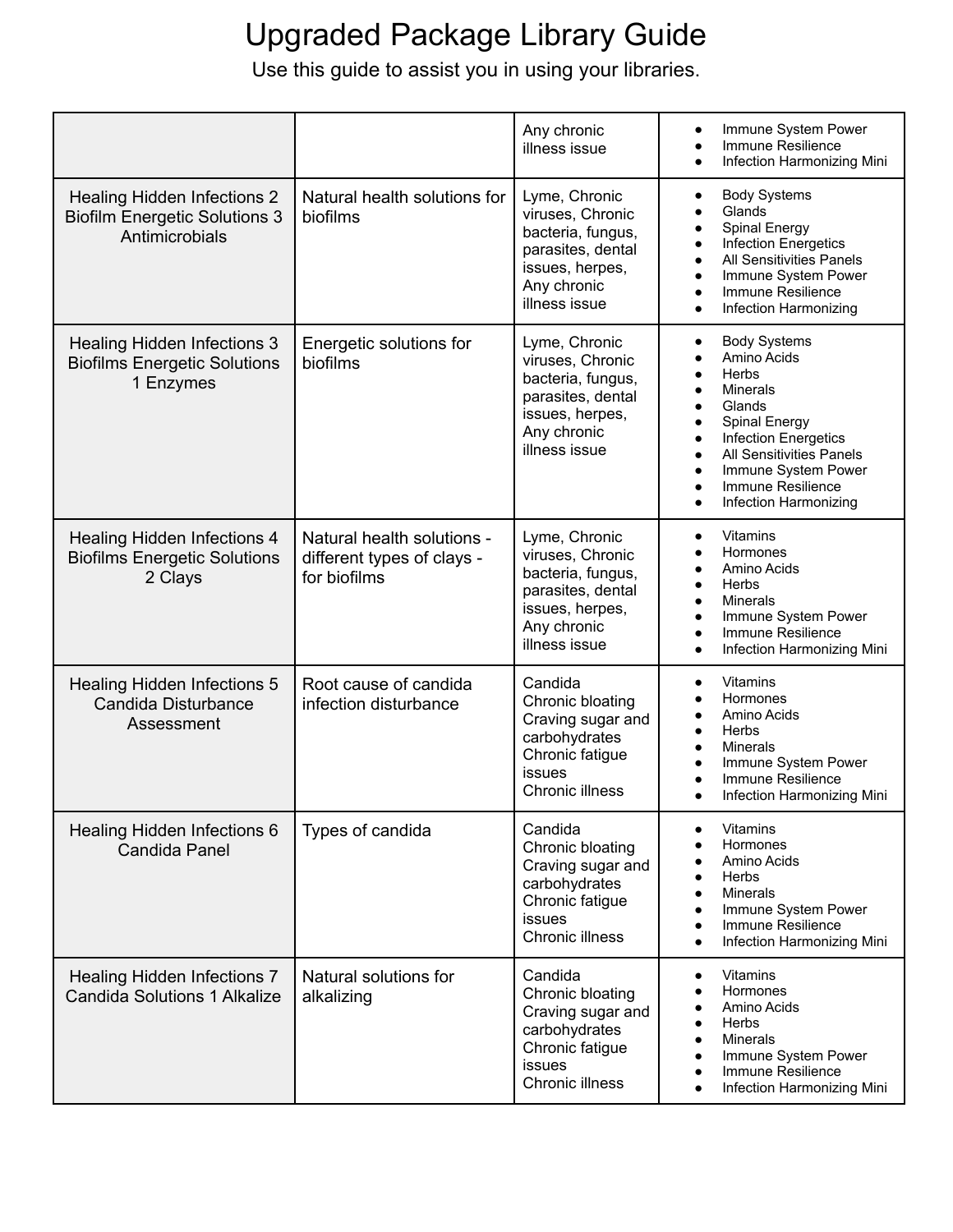| <b>Healing Hidden Infections 8</b><br><b>Candida Solutions 2</b><br>Remedies | <b>Natural Health Solutions</b><br>for candida                                                                             | Candida<br>Chronic bloating<br>Craving sugar and<br>carbohydrates<br>Chronic fatigue<br>issues<br>Chronic illness   | <b>Vitamins</b><br>٠<br>Hormones<br>Amino Acids<br><b>Herbs</b><br>$\bullet$<br>Minerals<br>$\bullet$<br>Immune System Power<br>$\bullet$<br>Immune Resilience<br>$\bullet$<br>Infection Harmonizing Mini<br>$\bullet$                     |
|------------------------------------------------------------------------------|----------------------------------------------------------------------------------------------------------------------------|---------------------------------------------------------------------------------------------------------------------|--------------------------------------------------------------------------------------------------------------------------------------------------------------------------------------------------------------------------------------------|
| <b>Healing Hidden Infections 9</b><br>Immune System Assessment               | Which parts of the immune<br>system require energy?<br>This includes eosinophils,<br>interleukins, macrophages<br>and more | General wellness,<br>Lyme disease and<br>other chronic<br>infections                                                | Vitamins<br>$\bullet$<br>Hormones<br>$\bullet$<br>Amino Acids<br>$\bullet$<br>Herbs<br>$\bullet$<br>Minerals<br>$\bullet$<br>Immune System Power<br>$\bullet$<br>Immune Resilience<br>$\bullet$<br>Infection Harmonizing Mini<br>$\bullet$ |
| Healing Hidden Infections 10<br>Immune System Solutions                      | Natural health solutions for<br>immune system stress<br>disturbances                                                       | General wellness,<br>Lyme disease and<br>other chronic<br>infections                                                | Vitamins<br>$\bullet$<br>Hormones<br>$\bullet$<br>Amino Acids<br>$\bullet$<br>Herbs<br>$\bullet$<br>Minerals<br>$\bullet$<br>Immune System Power<br>$\bullet$<br>Immune Resilience<br>$\bullet$<br>Infection Harmonizing<br>$\bullet$      |
| <b>Healing Hidden Infections 11</b><br><b>Infection Assessment</b>           | Root cause of the infection<br>stress disturbance                                                                          | Chronic<br>infections, Lyme,<br>any chronic case<br>or difficult case to<br>resolve, cases of<br>chronic fatigue    | Vitamins<br>$\bullet$<br>Hormones<br>$\bullet$<br>Amino Acids<br>Herbs<br>$\bullet$<br>Minerals<br>$\bullet$<br>Immune System<br>$\bullet$<br>Immune Resilience<br>$\bullet$<br>Infection Harmonizing<br>$\bullet$                         |
| <b>Healing Hidden Infections 12</b><br><b>Infection Solutions</b>            | Natural health solutions for<br>infection stress<br>disturbance                                                            | Chronic<br>infections, Lyme,<br>any chronic case<br>or difficult case to<br>resolve, cases of<br>chronic fatigue    | Vitamins<br>$\bullet$<br>Hormones<br>Amino Acids<br>$\bullet$<br>Herbs<br>$\bullet$<br>Minerals<br>Immune System<br>Immune Resilience<br>Infection Harmonizing                                                                             |
| <b>Healing Hidden Infections 13</b><br><b>Parasite Assessment</b>            | Root cause of parasite<br>stress disturbance                                                                               | Parasites, Chronic<br>Bloating,<br>Digestive Issues,<br>Weight gain or<br>weight loss (either<br>could be an issue) | Vitamins<br>$\bullet$<br>Hormones<br>$\bullet$<br>Amino Acids<br>٠<br>Herbs<br>$\bullet$<br><b>Minerals</b><br>Immune System<br>٠<br>Immune Resilience<br>$\bullet$<br>Infection Harmonizing<br>$\bullet$                                  |
| <b>Healing Hidden Infections 14</b><br><b>Parasite Solutions</b>             | Root cause of parasite<br>stress solutions                                                                                 | Parasites, Chronic<br>Bloating,<br>Digestive Issues,<br>Weight gain or<br>weight loss (either<br>could be an issue) | <b>Vitamins</b><br>٠<br>Hormones<br>Amino Acids<br>Herbs<br><b>Minerals</b><br>Infections                                                                                                                                                  |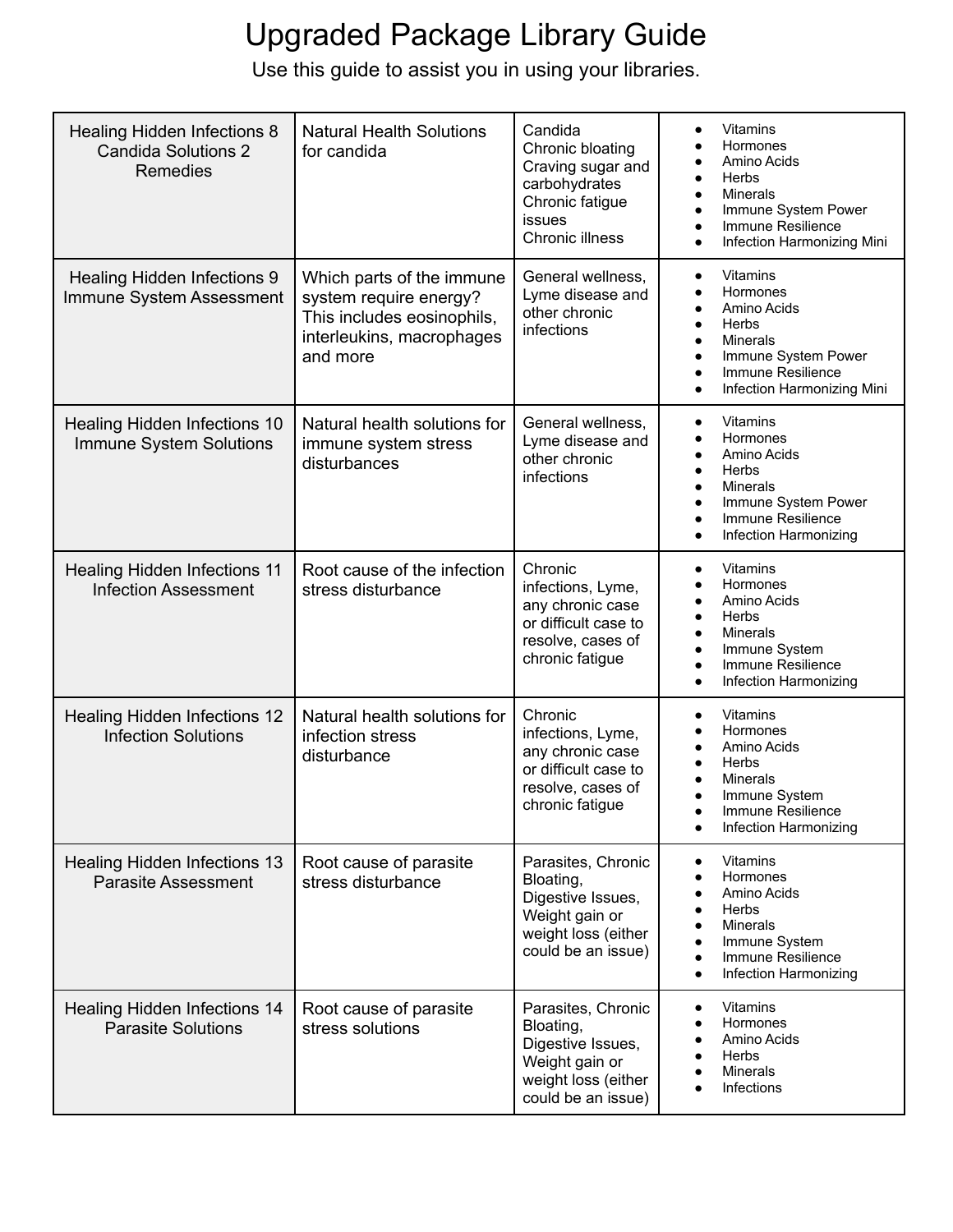|                                                   |                                                                             |                                                                                     | Immune System<br>$\bullet$<br>Immune Resilience<br>$\bullet$<br>Infection Harmonizing                                                                                                                                              |
|---------------------------------------------------|-----------------------------------------------------------------------------|-------------------------------------------------------------------------------------|------------------------------------------------------------------------------------------------------------------------------------------------------------------------------------------------------------------------------------|
| <b>Heart Anatomy</b>                              | Functions of each area of<br>the heart.                                     | Heart issues,<br>mitral valve<br>prolapse, atrial<br>fibrillation, heart<br>disease | <b>Bach Flower Essences</b><br>$\bullet$<br><b>Today's Stress</b><br>$\bullet$<br>Heart Health 1 Assessment<br>$\bullet$<br>and others in heart series<br><b>Broken Heart Healing</b><br>$\bullet$<br><b>Minerals</b><br>$\bullet$ |
| <b>Heart Health 1 Assessment</b>                  | Frequencies related to<br>issues of the heart -<br>atherosclerosis and more | Heart issues,<br>mitral valve<br>prolapse, atrial<br>fibrillation, heart<br>disease | <b>Bach Flower Essences</b><br>$\bullet$<br><b>Today's Stress</b><br>$\bullet$<br>Heart Health 1 Assessment<br>$\bullet$<br>and others in heart series<br><b>Broken Heart Healing</b><br>$\bullet$<br><b>Minerals</b><br>$\bullet$ |
| <b>Heart Health 2 Frequencies</b><br>Affirmation  | <b>Affirmations for Heart</b><br>Health                                     | Heart issues,<br>mitral valve<br>prolapse, atrial<br>fibrillation, heart<br>disease | <b>Bach Flower Essences</b><br>$\bullet$<br><b>Today's Stress</b><br>$\bullet$<br>Heart Health 1 Assessment<br>$\bullet$<br>and others in heart series<br><b>Broken Heart Healing</b><br>$\bullet$<br>Minerals<br>$\bullet$        |
| <b>Heart Health 3 Frequencies</b><br>Metaphysical | Metaphysical connections<br>to heart issues                                 | Heart issues,<br>mitral valve<br>prolapse, atrial<br>fibrillation, heart<br>disease | <b>Bach Flower Essences</b><br>$\bullet$<br><b>Today's Stress</b><br>$\bullet$<br>Heart Health 1 Assessment<br>$\bullet$<br>and others in heart series<br><b>Broken Heart Healing</b><br>$\bullet$<br>Minerals<br>$\bullet$        |
| <b>Heart Health 4 Frequencies</b><br>Physical     | Frequency directions for<br>harmonizing the heart                           | Heart issues,<br>mitral valve<br>prolapse, atrial<br>fibrillation, heart<br>disease | <b>Bach Flower Essences</b><br>$\bullet$<br><b>Today's Stress</b><br>$\bullet$<br>Heart Health 1 Assessment<br>$\bullet$<br>and others in heart series<br><b>Broken Heart Healing</b><br>$\bullet$<br>Minerals                     |
| <b>Heart Health 5 Solutions</b>                   | Natural health solutions for<br>heart health                                | Heart issues,<br>mitral valve<br>prolapse, atrial<br>fibrillation, heart<br>disease | <b>Bach Flower Essences</b><br><b>Today's Stress</b><br>Heart Health 1 Assessment<br>and others in heart series<br><b>Broken Heart Healing</b><br><b>Minerals</b><br>$\bullet$                                                     |
| Heart Health 6 Essential Oils                     | Essential oils to support<br>the heart (energetic)                          | Heart issues,<br>mitral valve<br>prolapse, atrial<br>fibrillation, heart<br>disease | <b>Bach Flower Essences</b><br><b>Today's Stress</b><br>Heart Health 1 Assessment<br>$\bullet$<br>and others in heart series<br><b>Broken Heart Healing</b><br>Minerals<br>$\bullet$                                               |
| <b>Heart Health Cholesterol</b><br>Assessment     | High cholesterol causes                                                     | High cholesterol,<br>heart issues                                                   | <b>Bach Flower Essences</b><br>٠<br><b>Today's Stress</b><br>٠<br>Heart Health 1 Assessment<br>and others in heart series<br><b>Broken Heart Healing</b><br>Minerals                                                               |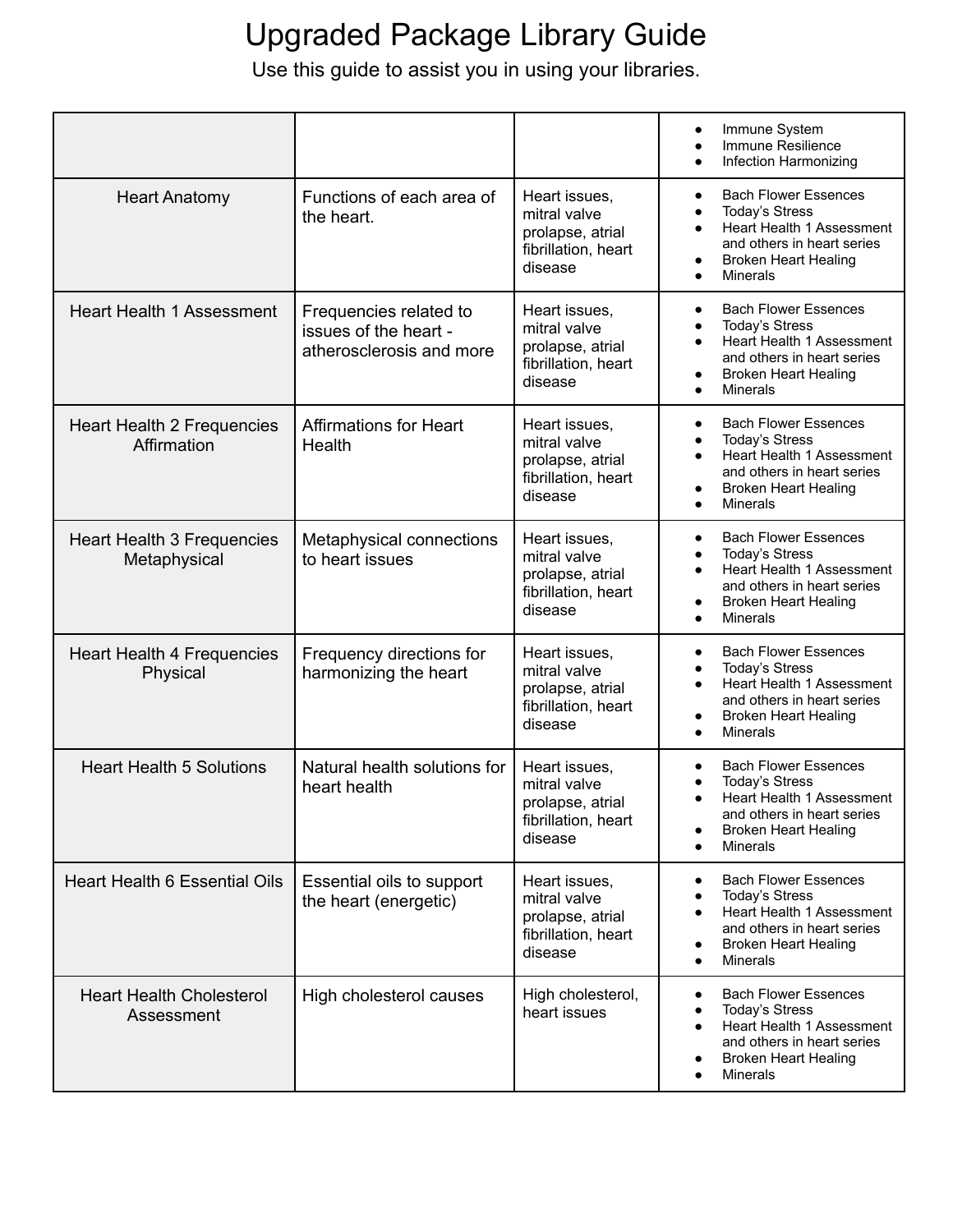| <b>Heart Health Cholesterol</b><br>Solutions | High cholesterol solutions                             | High cholesterol,<br>heart issues                                              | <b>Bach Flower Essences</b><br>$\bullet$<br><b>Today's Stress</b><br>$\bullet$<br>Heart Health 1 Assessment<br>and others in heart series<br><b>Broken Heart Healing</b><br>٠<br>Minerals<br>$\bullet$                                                              |
|----------------------------------------------|--------------------------------------------------------|--------------------------------------------------------------------------------|---------------------------------------------------------------------------------------------------------------------------------------------------------------------------------------------------------------------------------------------------------------------|
| <b>Hormone Conditions</b>                    | Different types of hormone<br>conditions               | Menopause,<br>Polycystic ovarian<br>syndrome, PMS,<br>infertility              | Hormones<br>$\bullet$<br>Neurotransmitters<br>$\bullet$<br><b>Endocrine Regeneration</b><br>٠<br><b>Courageous Transitions</b><br>$\bullet$<br>THO, Total Hormonal<br>$\bullet$<br>Optimization<br>Fertility Assessment,<br>$\bullet$<br><b>Fertility Solutions</b> |
| <b>Hormone Disturbance</b><br>Assessment     | Root cause of hormonal<br>issues                       | Menopause,<br>Polycystic ovarian<br>syndrome, PMS,<br>infertility              | Hormones<br>$\bullet$<br>Neurotransmitters<br>$\bullet$<br><b>Endocrine Regeneration</b><br>$\bullet$<br><b>Courageous Transitions</b><br>$\bullet$<br>Fertility Assessment,<br>$\bullet$<br><b>Fertility Solutions</b>                                             |
| <b>Hormone Disturbance</b><br>Solution       | <b>Natural Solutions for</b><br>hormonal issues        | Menopause,<br>Polycystic ovarian<br>syndrome, PMS,<br>infertility              | Hormones<br>$\bullet$<br>Neurotransmitters<br>$\bullet$<br><b>Endocrine Regeneration</b><br>$\bullet$<br><b>Courageous Transitions</b><br>$\bullet$<br>Fertility Assessment,<br>$\bullet$<br><b>Fertility Solutions</b><br><b>PCOS</b> libraries<br>$\bullet$       |
| Hormones Women's<br>Reproductive System      | Hormones related to<br>women's reproductive<br>system. | Menopause,<br>Polycystic ovarian<br>syndrome, PMS,<br>infertility              | Hormones<br>$\bullet$<br>Neurotransmitters<br><b>Endocrine Regeneration</b><br>٠<br><b>Courageous Transitions</b><br>$\bullet$<br>Fertility Assessment,<br>$\bullet$<br><b>Fertility Solutions</b><br>PCOS libraries<br>$\bullet$                                   |
| Joints Names of Joints                       | The joints of the human<br>body                        | Osteoarthritis,<br>Rheumatoid<br>arthritis. Hip,<br>shoulder or knee<br>issues | <b>Body Systems</b><br>٠<br><b>Essential Oils</b><br><b>Bone Miraculous Healing</b><br>Injuries<br>Injury Urgent Healing                                                                                                                                            |
| Joints Types of Joints                       | Types of joints and their<br>movement                  | Osteoarthritis,<br>Rheumatoid<br>arthritis. Hip,<br>shoulder or knee<br>issues | <b>Body Systems</b><br>$\bullet$<br><b>Essential Oils</b><br><b>Bone Miraculous Healing</b><br>Injuries<br>Injury Urgent Healing                                                                                                                                    |
| <b>Ligaments Foot</b>                        | Ligaments of the foot - use<br>with foot injuries      | Sprains or strains,<br>Injuries, Breaks,<br><b>Fractures</b>                   | <b>Body Systems</b><br>٠<br><b>Adrenal Solutions</b><br><b>Liver Solutions</b><br><b>Vitamins</b><br>$\bullet$<br><b>Minerals</b><br>Muscles<br>Joints                                                                                                              |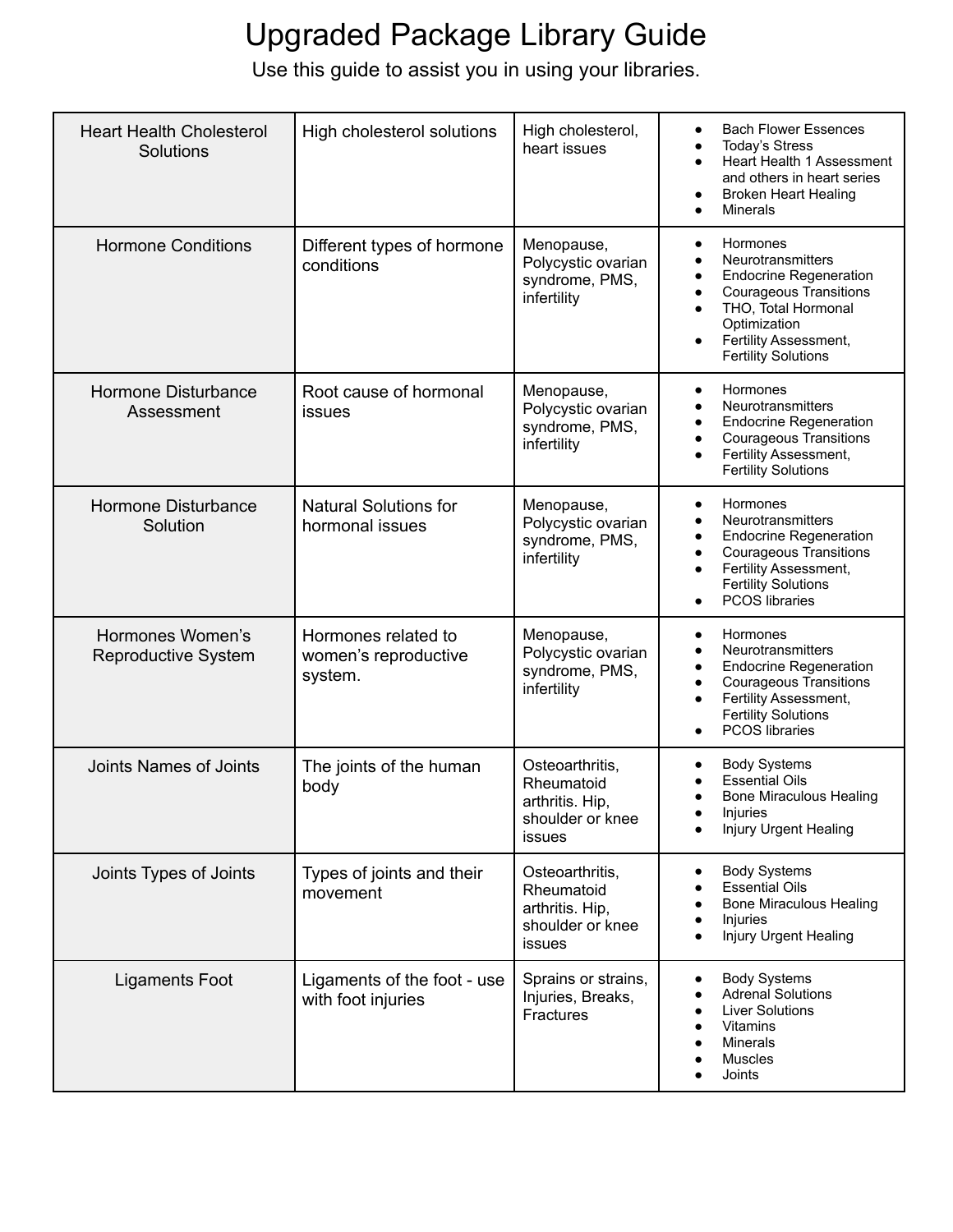| <b>Ligaments Knee Hip Pelvis</b>                | Ligaments of the knee, hip<br>and pelvis - use with knee<br>injuries                       | Sprains or strains,<br>Injuries, Breaks,<br>Fractures                                                                                       | <b>Adrenal Solutions</b><br>$\bullet$<br><b>Liver Solutions</b><br>$\bullet$<br><b>Vitamins</b><br>$\bullet$<br><b>Minerals</b><br>$\bullet$<br><b>Muscles</b><br>$\bullet$<br>Joints                                   |
|-------------------------------------------------|--------------------------------------------------------------------------------------------|---------------------------------------------------------------------------------------------------------------------------------------------|-------------------------------------------------------------------------------------------------------------------------------------------------------------------------------------------------------------------------|
| Ligaments Shoulder Arm<br>Hand                  | Ligaments of the shoulder,<br>arm and hand                                                 | Sprains or strains,<br>Injuries, Breaks,<br>Fractures                                                                                       | <b>Adrenal Solutions</b><br>$\bullet$<br><b>Liver Solutions</b><br>$\bullet$<br><b>Vitamins</b><br>$\bullet$<br>Minerals<br>$\bullet$<br><b>Muscles</b><br>$\bullet$<br>Joints                                          |
| Mitochondrial Rejuvenation 1<br>Anatomy         | Functions of different<br>areas (DNA, RNA, ATP,<br>ADP and more.)                          | Chronic fatigue,<br>want to lose<br>weight, sleep<br>issues, chronic<br>illness                                                             | Vitamins<br>$\bullet$<br>Minerals<br>$\bullet$<br>Today's StressAdrenal<br>$\bullet$<br><b>Energetic Solutions</b><br><b>Adrenal Lifestyle Solutions</b><br>$\bullet$<br>Cortisol Rhythm<br>$\bullet$                   |
| Mitochondrial Rejuvenation 2<br>Assessment      | Leaky gut, malic acid<br>deficiency, pineal<br>imbalance, pituitary<br>imbalance and more. | Chronic fatigue,<br>want to lose<br>weight, sleep<br>issues, chronic<br>illness                                                             | Vitamins<br>$\bullet$<br><b>Minerals</b><br>$\bullet$<br>Today's StressAdrenal<br>$\bullet$<br><b>Energetic Solutions</b><br><b>Adrenal Lifestyle Solutions</b><br>$\bullet$<br>Cortisol Rhythm<br>$\bullet$            |
| Mitochondrial Rejuvenation 3<br><b>Remedies</b> | Nutrients and natural<br>remedies that support the<br>mitochondria                         | Chronic fatigue,<br>want to lose<br>weight, sleep<br>issues, chronic<br>illness                                                             | <b>Vitamins</b><br>$\bullet$<br><b>Minerals</b><br>٠<br>Today's StressAdrenal<br><b>Energetic Solutions</b><br><b>Adrenal Lifestyle Solutions</b><br>٠<br>Cortisol Rhythm<br>$\bullet$                                  |
| Mitochondrial Rejuvenation 4<br>Energetic       | Frequencies to optimize<br>the wellness of the<br>mitochondria                             | Chronic fatigue,<br>want to lose<br>weight, sleep<br>issues, chronic<br>illness                                                             | <b>Vitamins</b><br>$\bullet$<br><b>Minerals</b><br>$\bullet$<br>Today's StressAdrenal<br>$\bullet$<br><b>Energetic Solutions</b><br><b>Adrenal Lifestyle Solutions</b><br>$\bullet$<br>Cortisol Rhythm                  |
| Muscles Abdomen                                 | Muscles related to<br>abdomen                                                              | Sprain, Strain,<br>Recent injury to<br>the muscles.<br>Support muscle<br>wellness in order<br>to maximize<br>muscle mass and<br>performance | <b>Vitamins</b><br>٠<br><b>Minerals</b><br>Amino Acids<br><b>Bach Flower Essences</b><br><b>Inflammation Series</b><br><b>Injuries Series</b><br>$\bullet$<br>Interstitium<br>$\bullet$                                 |
| Muscles Back + Neck                             | Muscles related to back<br>and neck                                                        | Sprain, Strain,<br>Recent injury to<br>the muscles.<br>Support muscle<br>wellness in order<br>to maximize<br>muscle mass and<br>performance | Vitamins<br>٠<br><b>Minerals</b><br>$\bullet$<br>Amino Acids<br>$\bullet$<br><b>Bach Flower Essences</b><br>$\bullet$<br><b>Inflammation Series</b><br><b>Injuries Series</b><br>$\bullet$<br>Interstitium<br>$\bullet$ |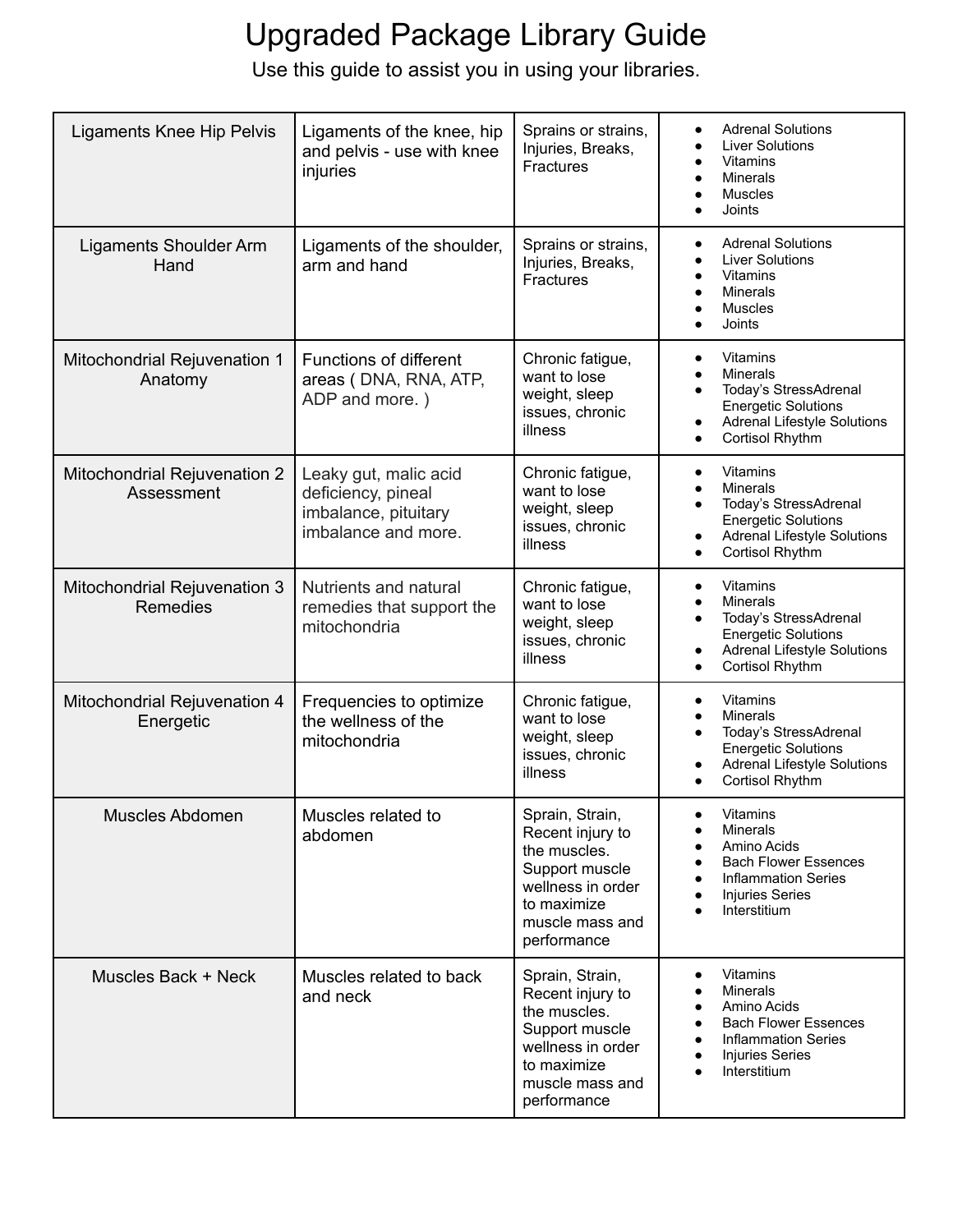| <b>Muscles Chest</b>         | Muscles related to chest                               | Sprain, Strain,<br>Recent injury to<br>the muscles.<br>Support muscle<br>wellness in order<br>to maximize<br>muscle mass and<br>performance | Vitamins<br>$\bullet$<br><b>Minerals</b><br>Amino Acids<br><b>Bach Flower Essences</b><br>$\bullet$<br><b>Inflammation Series</b><br><b>Injuries Series</b><br>Interstitium                     |
|------------------------------|--------------------------------------------------------|---------------------------------------------------------------------------------------------------------------------------------------------|-------------------------------------------------------------------------------------------------------------------------------------------------------------------------------------------------|
| <b>Muscles Facial</b>        | Muscles related to face                                | Sprain, Strain,<br>Recent injury to<br>the muscles.<br>Support muscle<br>wellness in order<br>to maximize<br>muscle mass and<br>performance | <b>Vitamins</b><br>$\bullet$<br><b>Minerals</b><br>$\bullet$<br>Amino Acids<br><b>Bach Flower Essences</b><br><b>Inflammation Series</b><br>Injuries Series<br>Interstitium                     |
| <b>Muscles General</b>       | General Body muscles                                   | Sprain, Strain,<br>Recent injury to<br>the muscles.<br>Support muscle<br>wellness in order<br>to maximize<br>muscle mass and<br>performance | Vitamins<br>$\bullet$<br><b>Minerals</b><br>Amino Acids<br><b>Bach Flower Essences</b><br><b>Inflammation Series</b><br><b>Injuries Series</b><br>Interstitium                                  |
| <b>Muscles Head</b>          | Muscles related to the<br>head                         | Sprain, Strain,<br>Recent injury to<br>the muscles.<br>Support muscle<br>wellness in order<br>to maximize<br>muscle mass and<br>performance | <b>Vitamins</b><br>$\bullet$<br><b>Minerals</b><br>$\bullet$<br>Amino Acids<br><b>Bach Flower Essences</b><br><b>Inflammation Series</b><br><b>Injuries Series</b><br>Interstitium<br>$\bullet$ |
| Muscles Hip Leg Thigh Foot   | Muscles in relation to hips,<br>legs, thighs, and feet | Sprain, Strain,<br>Recent injury to<br>the muscles.<br>Support muscle<br>wellness in order<br>to maximize<br>muscle mass and<br>performance | <b>Vitamins</b><br><b>Minerals</b><br>Amino Acids<br><b>Bach Flower Essences</b><br>$\bullet$<br><b>Inflammation Series</b><br><b>Injuries Series</b><br>Interstitium                           |
| <b>Muscles Pelvic</b>        | Muscles related to pelvic                              | Sprain, Strain,<br>Recent injury to<br>the muscles.<br>Support muscle<br>wellness in order<br>to maximize<br>muscle mass and<br>performance | Vitamins<br><b>Minerals</b><br>Amino Acids<br><b>Bach Flower Essences</b><br><b>Inflammation Series</b><br><b>Injuries Series</b><br>Interstitium                                               |
| <b>Muscles Shoulder Arms</b> | Muscles related to                                     | Sprain, Strain,                                                                                                                             | <b>Vitamins</b><br>$\bullet$                                                                                                                                                                    |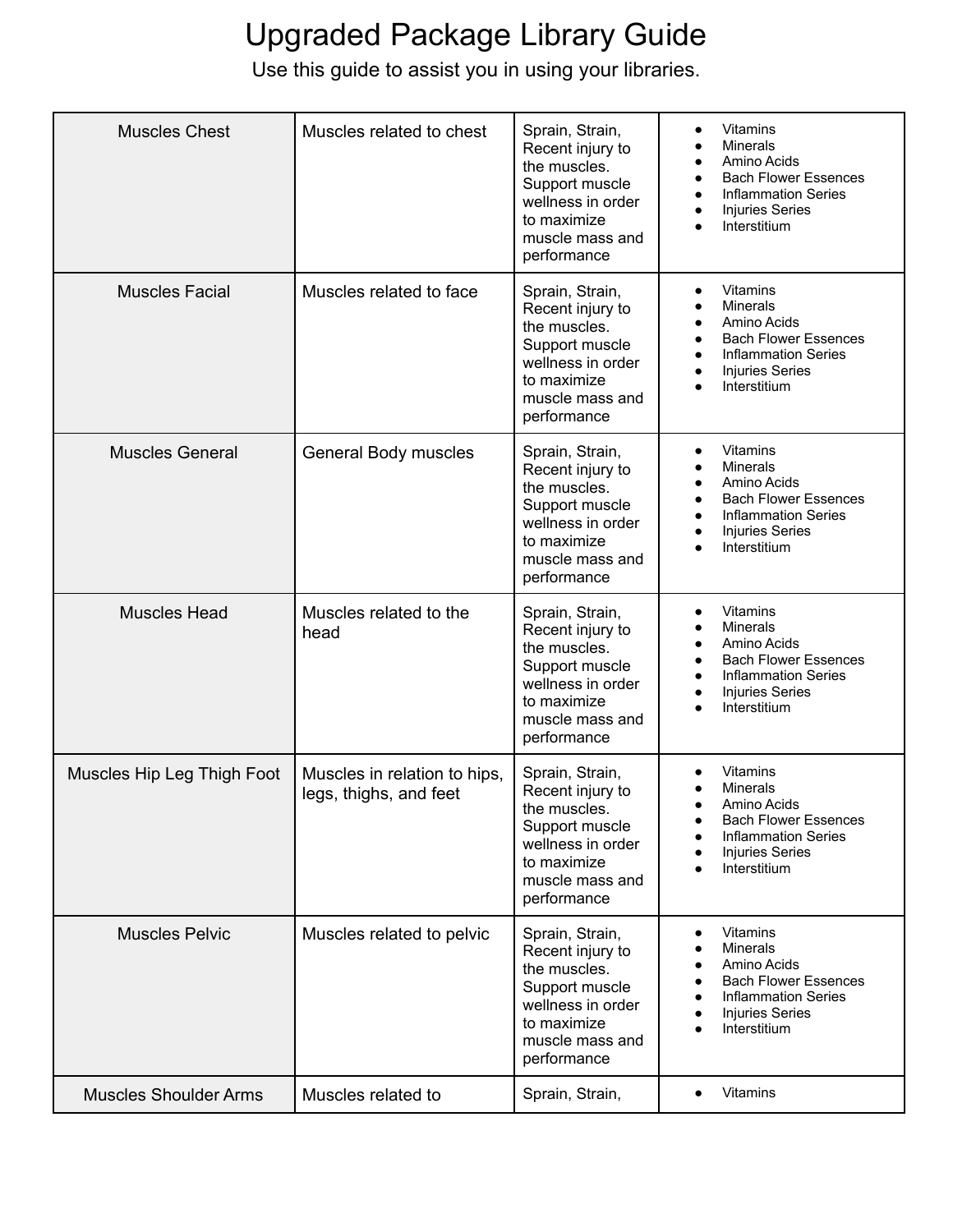| Hand                             | shoulders, arms, and<br>hands                                                                                                                  | Recent injury to<br>the muscles.<br>Support muscle<br>wellness in order<br>to maximize<br>muscle mass and<br>performance                                                                                                                                     | <b>Minerals</b><br>$\bullet$<br>Amino Acids<br><b>Bach Flower Essences</b><br><b>Inflammation Series</b><br><b>Injuries Series</b><br>Interstitium                      |
|----------------------------------|------------------------------------------------------------------------------------------------------------------------------------------------|--------------------------------------------------------------------------------------------------------------------------------------------------------------------------------------------------------------------------------------------------------------|-------------------------------------------------------------------------------------------------------------------------------------------------------------------------|
| Nerve Tonifying<br>(Assessment)  | Which nerves are<br>requesting energy?<br>Nerves might request<br>energy if they are<br>experiencing compression<br>or a block to optimal flow | Any issue where<br>the nerves are<br>affected. Use<br>Nerve Tonifying<br>for part of a<br>holistic balancing<br>of all systems.<br>Think of it in<br>Multiple Sclerosis,<br>Parkinsons,<br>headaches,<br>bladder issues,<br>back pain, neck<br>pain and more | Vitamins<br><b>Minerals</b><br>Neurotransmitters<br><b>Spinal Energy</b><br><b>Meridians</b><br><b>Bach Flower Essences</b><br>Cranial nerves<br><b>Brain libraries</b> |
| Parkinson's Assessment           | Look for the energetic root<br>cause for Parkinson's                                                                                           | Parkinson's                                                                                                                                                                                                                                                  | Neurotransmitters<br>$\bullet$<br><b>Brain EEG</b><br>Emotional<br><b>Brain Anatomy</b><br><b>Today's Stress</b><br><b>All Sensitivities Panels</b>                     |
| <b>Parkinson's Solutions</b>     | Frequencies for natural<br>remedies for Parkinson's                                                                                            | Parkinson's                                                                                                                                                                                                                                                  | Neurotransmitters<br>$\bullet$<br><b>Brain EEG</b><br>Emotional<br><b>Brain Anatomy</b><br><b>Today's Stress</b><br>All Sensitivities Panels                            |
| <b>Sexual Vitality</b>           | Natural remedies to<br>promote sexual vitality in<br>men and women                                                                             | For hormonal<br>balance, libido<br>health                                                                                                                                                                                                                    | Hormonal<br><b>Endocrine Regeneration</b><br>THO - Total Hormonal<br>Optimization                                                                                       |
| <b>Sleep Adrenal Assessment</b>  | Try these frequencies in<br>order to relax into a deep<br>sleep, what is the root<br>cause of the sleep issue                                  | Insomnia<br><b>Chronic Fatigue</b><br>Wake not feeling<br>refreshed,<br>Alzheimer's,<br>Dementia                                                                                                                                                             | <b>Today's Stress</b><br>$\bullet$<br>Meridians<br><b>Bach Flower Essences</b><br><b>Adrenal Solutions</b><br><b>Endocrine Regeneration</b><br>Cortisol Rhythm          |
| <b>Sleep Solutions</b>           | Natural health solutions for<br>healthy sleep                                                                                                  | Insomnia<br><b>Chronic Fatigue</b><br>Wake not feeling<br>refreshed                                                                                                                                                                                          | <b>Today's Stress</b><br>٠<br>Meridians<br><b>Bach Flower Essences</b><br><b>Adrenal Solutions</b><br><b>Endocrine Regeneration</b><br>Cortisol Rhythm<br>٠             |
| <b>Vessel Assessment 1 Major</b> | <b>Major Artery Vessels</b>                                                                                                                    | Circulatory issues,                                                                                                                                                                                                                                          | <b>Body Systems</b>                                                                                                                                                     |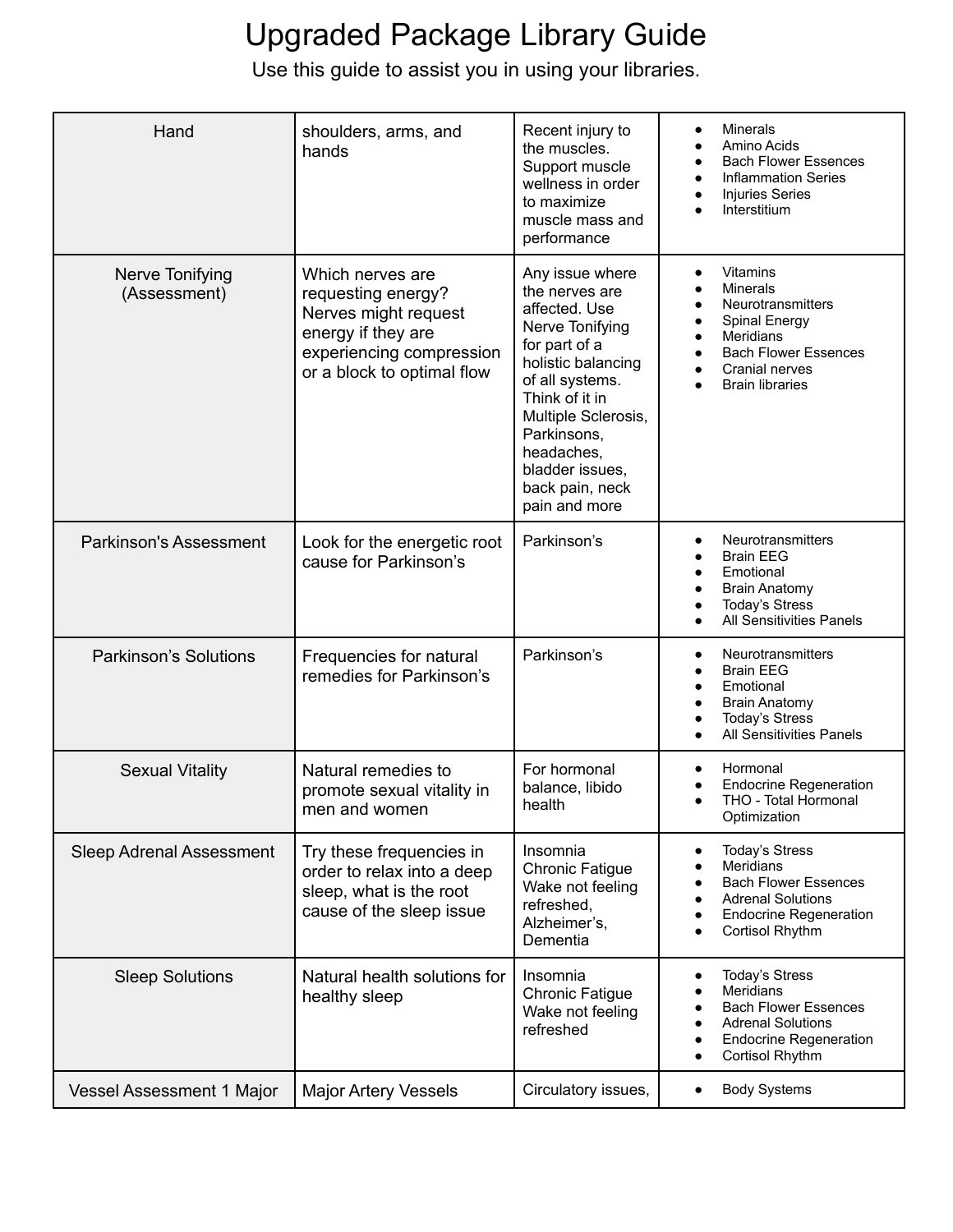| <b>Arteries</b>                                    |                                              | low energy,<br>Fatigue, heart<br>disease, blood<br>pressure issues                        | Spinal Energy<br>Organs<br>Nerve Tonifying<br>Assessment<br><b>Heart Libraries</b><br>$\bullet$<br>Mitochondrial<br>Deep Relaxation                                                                            |
|----------------------------------------------------|----------------------------------------------|-------------------------------------------------------------------------------------------|----------------------------------------------------------------------------------------------------------------------------------------------------------------------------------------------------------------|
| Vessel Assessment 2 Head +<br><b>Neck Arteries</b> | <b>Head and Neck Arteries</b>                | Circulatory issues,<br>low energy,<br>Fatigue, heart<br>disease, blood<br>pressure issues | <b>Body Systems</b><br>$\bullet$<br><b>Spinal Energy</b><br>Organs<br>Nerve Tonifying<br>$\bullet$<br>Assessment<br><b>Heart Libraries</b><br>$\bullet$<br>Mitochondrial<br>Deep Relaxation                    |
| Vessel Assessment 3 Torso +<br>Chest               | <b>Torso and Chest Arteries</b>              | Circulatory issues,<br>low energy,<br>Fatigue, heart<br>disease, blood<br>pressure issues | <b>Body Systems</b><br>$\bullet$<br>Spinal Energy<br>Organs<br>$\bullet$<br>Nerve Tonifying<br>$\bullet$<br>Assessment<br><b>Heart Libraries</b><br>$\bullet$<br>Mitochondrial<br>Deep Relaxation<br>$\bullet$ |
| <b>Vessel Assessment 4</b><br>Abdomen + Pelvis     | <b>Abdomen and Pelvic</b><br><b>Arteries</b> | Circulatory issues,<br>low energy,<br>Fatigue, heart<br>disease, blood<br>pressure issues | <b>Body Systems</b><br>٠<br>Spinal Energy<br>Organs<br>Nerve Tonifying<br>Assessment<br><b>Heart Libraries</b><br>$\bullet$<br>Mitochondrial<br>Deep Relaxation                                                |
| <b>Vessel Assessment 5 Arm</b><br><b>Vessels</b>   | Arm and Vessel Arteries                      | Circulatory issues,<br>low energy,<br>Fatigue, heart<br>disease, blood<br>pressure issues | <b>Body Systems</b><br>$\bullet$<br>Spinal Energy<br>Organs<br>Nerve Tonifying<br>$\bullet$<br>Assessment<br><b>Heart Libraries</b><br>Mitochondrial<br>Deep Relaxation<br>$\bullet$                           |
| Vessel Assessment 6 Leg<br><b>Vessels</b>          | <b>Leg Vessel Arteries</b>                   | Circulatory issues,<br>low energy,<br>Fatigue, heart<br>disease, blood<br>pressure issues | <b>Body Systems</b><br>Spinal Energy<br>Organs<br>Nerve Tonifying<br>$\bullet$<br>Assessment<br><b>Heart Libraries</b><br>$\bullet$<br>Mitochondrial<br>Deep Relaxation<br>$\bullet$                           |
| <b>Vessel Assessment 7</b><br>Capillaries          | Capillaries                                  | Circulatory issues,<br>low energy,<br>Fatigue, heart<br>disease, blood<br>pressure issues | <b>Body Systems</b><br>٠<br>Spinal Energy<br>Organs<br>Nerve Tonifying<br>Assessment<br><b>Heart Libraries</b><br>Mitochondrial                                                                                |